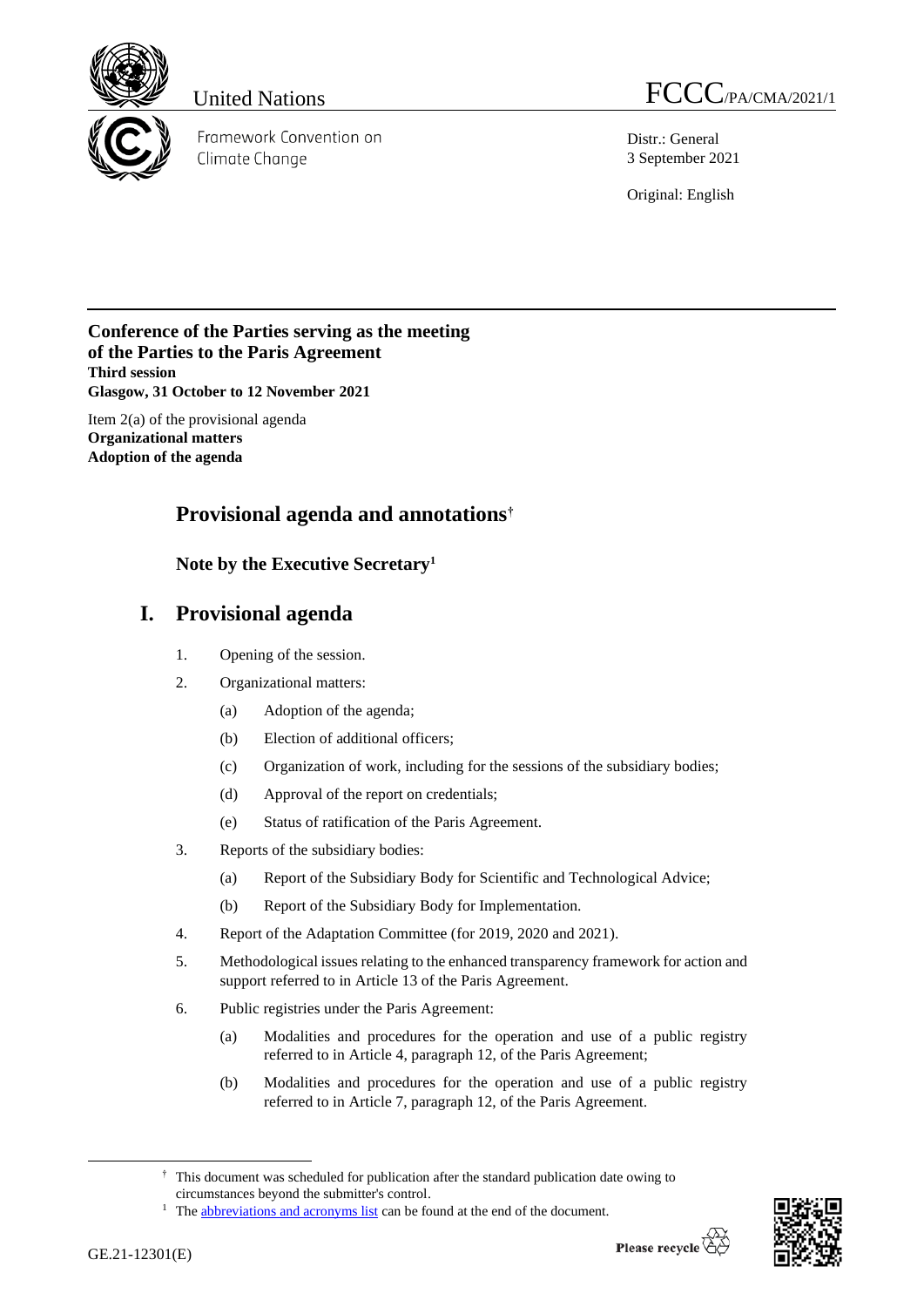- 7. Warsaw International Mechanism for Loss and Damage associated with Climate Change Impacts. 2
- 8. Matters relating to finance:
	- (a) Matters relating to the Standing Committee on Finance:
		- (i) Report of the Standing Committee on Finance Paris Agreement matters;
		- (ii) First report on the determination of the needs of developing country Parties related to implementing the Convention and the Paris Agreement;
		- (iii) Fourth (2020) Biennial Assessment and Overview of Climate Finance Flows;
	- (b) Guidance to the Green Climate Fund;
	- (c) Guidance to the Global Environment Facility;
	- (d) Matters relating to the Adaptation Fund;
	- (e) New collective quantified goal on climate finance;
	- (f) Compilation and synthesis of, and summary report on the in-session workshop on, biennial communications of information related to Article 9, paragraph 5, of the Paris Agreement.
- 9. Development and transfer of technologies:
	- (a) Joint annual report of the Technology Executive Committee and the Climate Technology Centre and Network (for 2020 and 2021);
	- (b) Alignment between processes pertaining to the review of the Climate Technology Centre and Network and the periodic assessment referred to in paragraph 69 of decision 1/CP.21;
	- (c) First periodic assessment referred to in paragraph 69 of decision 1/CP.21.
- 10. Capacity-building under the Paris Agreement.
- 11. Report of the forum on the impact of the implementation of response measures.
- 12. Matters relating to Article 6 of the Paris Agreement:
	- (a) Guidance on cooperative approaches referred to in Article 6, paragraph 2, of the Paris Agreement;
	- (b) Rules, modalities and procedures for the mechanism established by Article 6, paragraph 4, of the Paris Agreement;
	- (c) Work programme under the framework for non-market approaches referred to in Article 6, paragraph 8, of the Paris Agreement.
- 13. Report of the committee to facilitate implementation and promote compliance referred to in Article 15, paragraph 2, of the Paris Agreement (for 2020 and 2021).
- 14. Stocktake on financial support and means of implementation for alternative policy approaches such as joint mitigation and adaptation approaches for the integral and sustainable management of forests.
- 15. Special needs and special circumstances of Africa.
- 16. Matters relating to adaptation:
	- (a) Reports of the Adaptation Committee (2019, 2020 and 2021, and review of the Adaptation Committee);

<sup>&</sup>lt;sup>2</sup> Neither the inclusion of this item in the agenda nor the annotations to it prejudge outcomes on matters related to the governance of the WIM.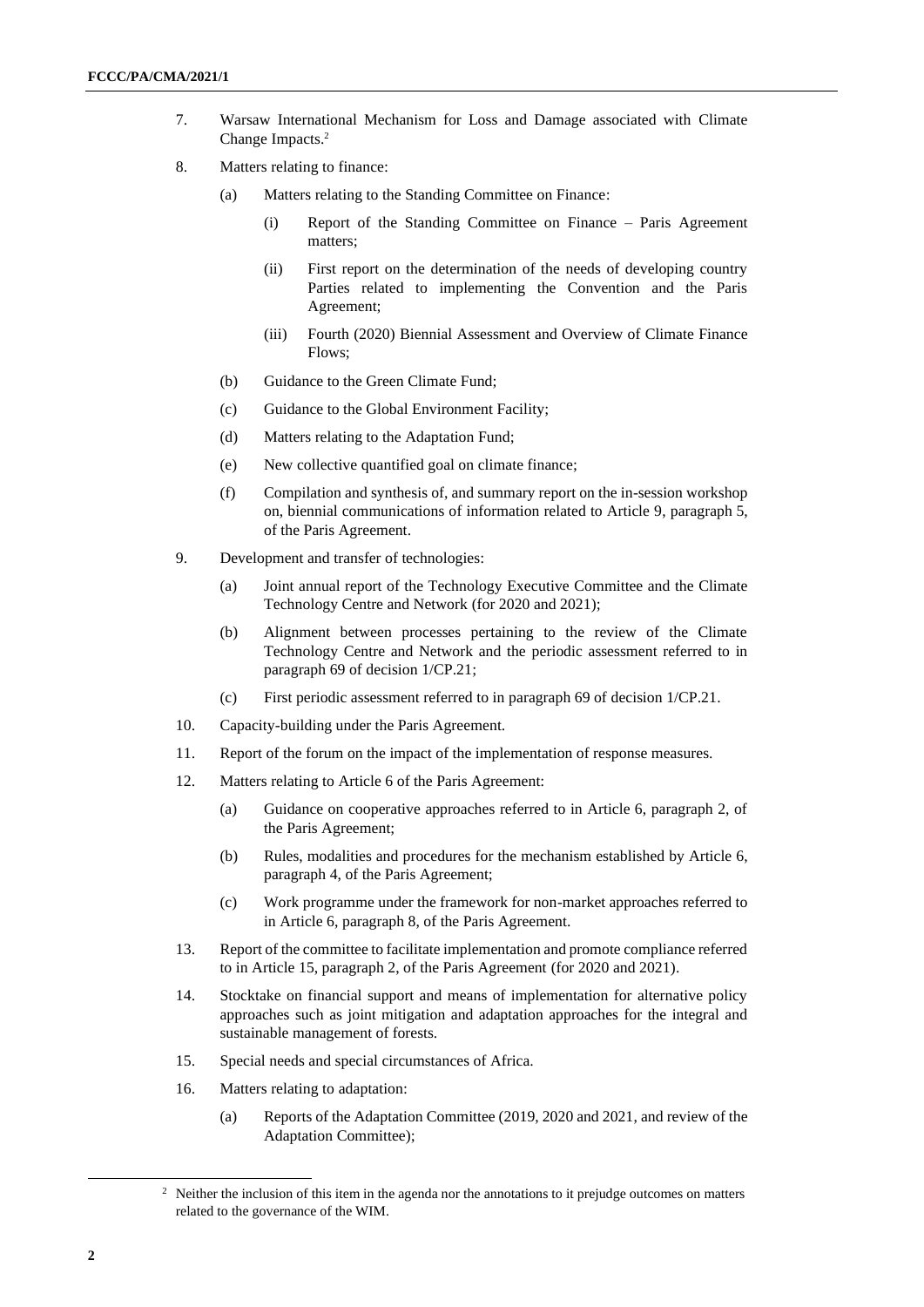- (b) The global goals on adaptation;
- (c) Recognition of adaptation efforts of developing country Parties;
- (d) Enhancing the implementation of adaptation action taking into account the adaptation communication referred to in Article 7, paragraph 10;
- (e) The adequacy and effectiveness of adaptation and support provided for adaptation.
- 17. Administrative, financial and institutional matters:
	- (a) Audit report and financial statements for 2019 and 2020;
	- (b) Budget performance for the bienniums 2018–2019 and 2020–2021;
	- (c) Programme budget for the biennium 2022–2023.
- 18. High-level segment:
	- (a) Statements by Parties;
	- (b) Statements by observer organizations.
- 19. Other matters.
- 20. Conclusion of the session:
	- (a) Adoption of the draft report of the Conference of the Parties serving as the meeting of the Parties to the Paris Agreement on its third session;
	- (b) Closure of the session.

# **II. Guidance from the Bureau of the governing bodies**

1. Information on the guidance from the Bureau in the light of the coronavirus disease 2019 pandemic can be found in the annotations to the provisional agenda for COP 26. 3

# **III. Proposed organization of the session: overview**

2. Information on the organization of the session can be found in the annotations to the provisional agenda for COP 26.<sup>4</sup>

3. Further, the first biennial high-level ministerial dialogue on Article 9, paragraph 5, of Paris Agreement will be convened during the session. The dialogue will be informed by the summary report on the biennial in-session workshop on information provided by Parties in accordance with, and the biennial communications referred to in, Article 9, paragraph 5, of the Paris Agreement.

4. In response to requests from COP 21 and CMA  $2<sup>5</sup>$ , the secretariat has prepared a synthesis report on the NDCs submitted by Parties.<sup>6</sup> The report synthesizes information from the latest NDCs of all 191 Parties to the Paris Agreement available in the interim NDC registry as at 30 July 2021.

<sup>3</sup> FCCC/CP/2021/1, paras. 1–4.

<sup>4</sup> FCCC/CP/2021/1, paras. 5–11 and 15.

<sup>5</sup> Decisions 1/CP.21, para. 25, and 1/CMA.2, para. 10.

<sup>6</sup> FCCC/PA/CMA/2021/8 and Add.1–3. The initial version of the report was published in February 2021 (FCCC/PA/CMA/2021/2 and Add.1–3).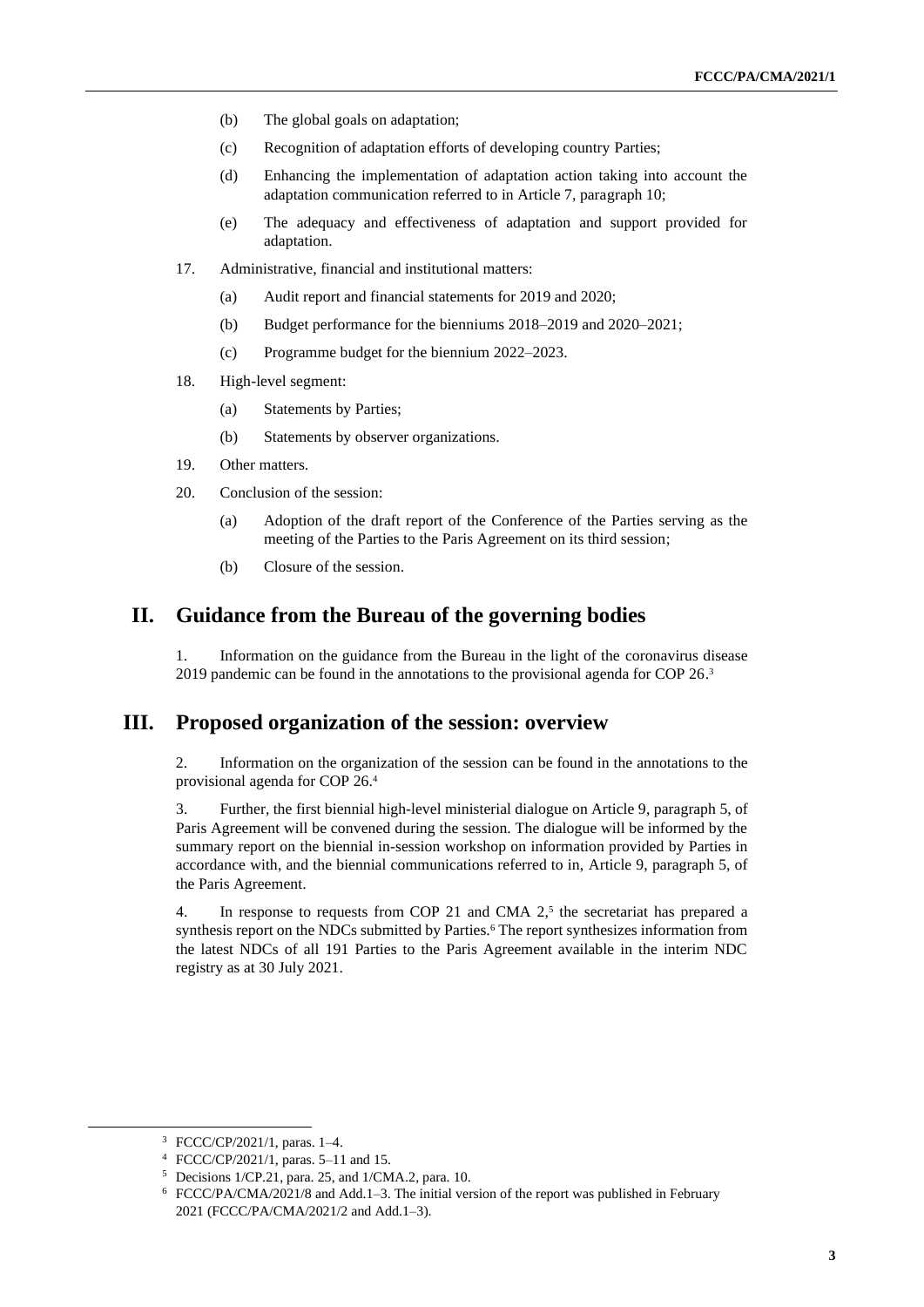# **IV. Annotations to the provisional agenda**

# **1. Opening of the session**

5. CMA 3 will be opened by the President of COP 26, CMP 16 and CMA 3, Alok Sharma (United Kingdom of Great Britain and Northern Ireland).

# **2. Organizational matters**

## (a) Adoption of the agenda

6. *Background*: The secretariat, in agreement with the President of CMA 2, Carolina Schmidt (Chile), drafted the provisional agenda for CMA 3 after consultations with the Bureau of the governing bodies.

7. *Action*: The CMA will be invited to adopt its agenda.

*FCCC/PA/CMA/2021/1 Provisional agenda and annotations. Note by the Executive Secretary*

## (b) Election of additional officers

8. *Background*: If any member of the Bureau represents a State that is not a Party to the Paris Agreement, consultations will be required to identify a nominee representing a Party to the Paris Agreement to replace such a member in accordance with Article 16, paragraph 3, of the Paris Agreement.

9. Parties are invited to recall decision 3/CP.23 and to give active consideration to the nomination of women for elective posts in any body established under the Convention or the Paris Agreement.

10. *Action*: The CMA will be invited, as necessary, to elect additional members of the Bureau of COP 26, CMP 16 and CMA 3 to replace any members representing States that are not Parties to the Paris Agreement.

| <b>Further information</b> | https://unfccc.int/process-and-meetings/bodies/election- |
|----------------------------|----------------------------------------------------------|
|                            | and-membership                                           |

## (c) Organization of work, including for the sessions of the subsidiary bodies

11. *Action*: The CMA will be invited to agree on the organization of work for the session and the referral of items to the subsidiary bodies, as appropriate, as indicated under the relevant agenda items.

12. Guided by the principles of openness, transparency and inclusiveness, the CMA will be invited to organize its work in a manner that ensures that the mandates for the session are addressed while being flexible enough to respond to changing circumstances and new developments in the negotiations.

| FCCC/PA/CMA/2021/1     | Provisional agenda and annotations. Note by the Executive<br>Secretary |
|------------------------|------------------------------------------------------------------------|
| FCCC/CP/2021/1         | Provisional agenda and annotations. Note by the Executive<br>Secretary |
| FCCC/KP/CMP/2021/1     | Provisional agenda and annotations. Note by the Executive<br>Secretary |
| FCCC/SBSTA/2021/2      | Provisional agenda and annotations. Note by the Executive<br>Secretary |
| <i>FCCC/SBI/2021/9</i> | Provisional agenda and annotations. Note by the Executive<br>Secretary |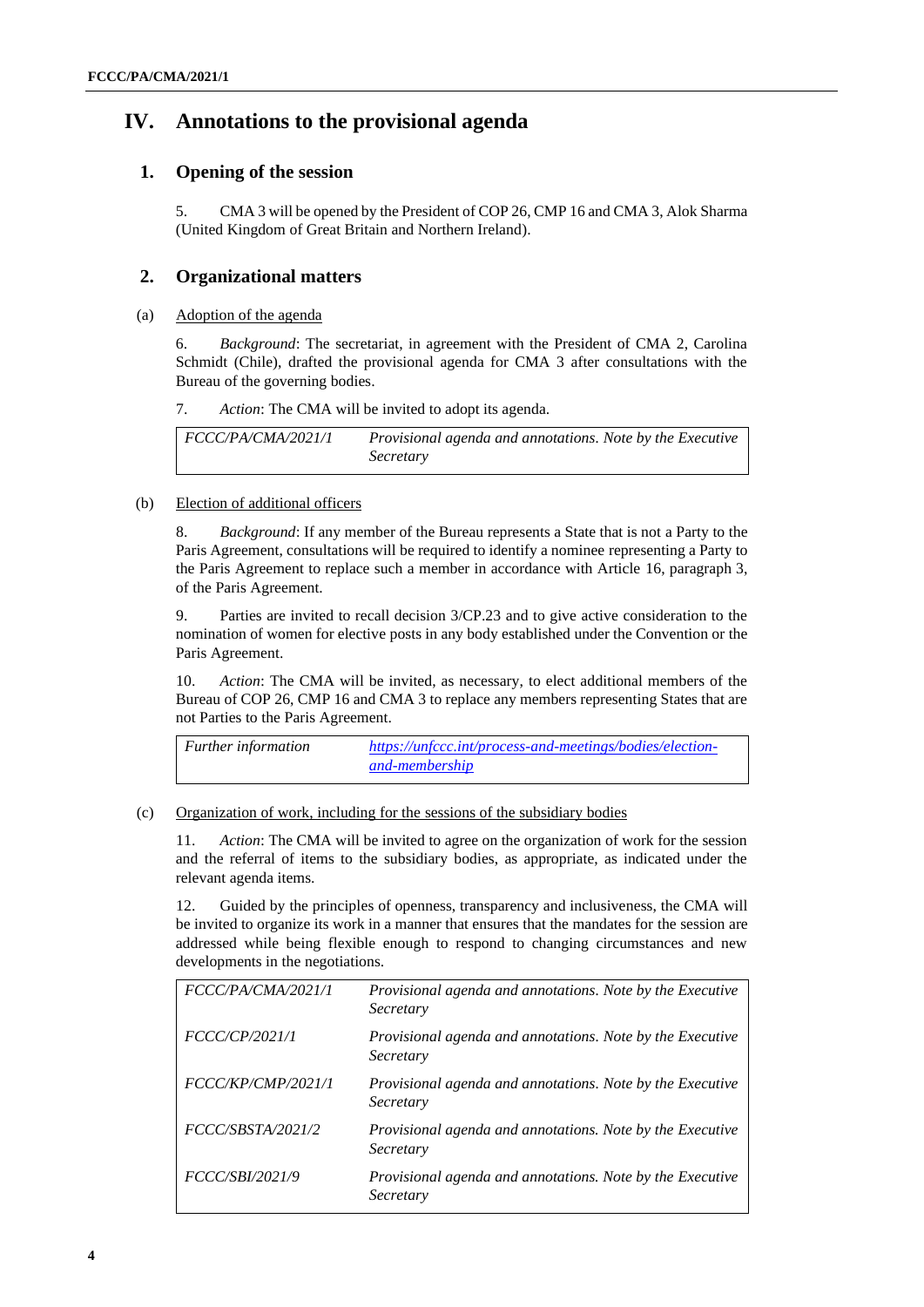#### (d) Approval of the report on credentials

13. *Background*: The Bureau will examine the credentials submitted by Parties to the Paris Agreement and submit its report on credentials for approval by the CMA.<sup>7</sup>

14. *Action*: The CMA will be invited to approve the report on credentials of the representatives of Parties attending CMA 3. Representatives may participate provisionally, pending this action.

#### (e) Status of ratification of the Paris Agreement

15. *Background*: Parties will be updated on the instruments of acceptance received by the Depositary in respect of the Paris Agreement.<sup>8</sup>

16. *Action*: The CMA may wish to take note of the information provided regarding the status of ratification of the Paris Agreement and to invite Parties intending to do so to expedite the deposit of their instruments of acceptance of the Paris Agreement.

### **3. Reports of the subsidiary bodies**

#### (a) Report of the Subsidiary Body for Scientific and Technological Advice

17. *Background*: The Chair of the SBSTA will report on the work conducted at SBSTA 52–55, including on any recommendations of draft decisions and conclusions for consideration and adoption at CMA 3 arising from that work and on any other issues mandated for consideration by the SBSTA.

Action: The CMA will be invited to take note of the progress in the work of the SBSTA and to consider the recommended draft decisions and conclusions for adoption.

#### (b) Report of the Subsidiary Body for Implementation

19. *Background*: The Chair of the SBI will report on the work conducted at SBI 52–55, including on any recommendations of draft decisions and conclusions for consideration and adoption at CMA 3 arising from that work and on any other issues mandated for consideration by the SBI.

20. *Action*: The CMA will be invited to take note of the progress in the work of the SBI and to consider the recommended draft decisions and conclusions for adoption.

## **4. Report of the Adaptation Committee (for 2019, 2020 and 2021)**

21. *Background*: CMA 1 decided that the Adaptation Committee shall serve the Paris Agreement.<sup>9</sup>

22. For information on the informal work undertaken by the CMA 2 Presidency and the incoming CMA 3 Presidency, see document FCCC/CP/2021/1, paragraph 3.

23. Matters relating to this agenda item are considered under the SBSTA and the SBI.<sup>10</sup>

24. *Action*: The CMA will be invited to consider the reports of the Adaptation Committee, to provide guidance to it and to take any action it deems appropriate.

| <i>FCCC/SB/2019/3</i> | Report of the Adaptation Committee |
|-----------------------|------------------------------------|
| <i>FCCC/SB/2020/2</i> | Report of the Adaptation Committee |
| <i>FCCC/SB/2021/6</i> | Report of the Adaptation Committee |

 $\frac{7}{1}$  Decision 2/CMA.1. For further information on the submission of credentials, see document FCCC/CP/2021/1, paras. 33–34.

<sup>8</sup> Se[e https://treaties.un.org/Pages/ViewDetails.aspx?src=TREATY&mtdsg\\_no=XXVII-7](https://treaties.un.org/Pages/ViewDetails.aspx?src=TREATY&mtdsg_no=XXVII-7-d&chapter=27&clang=_en) [d&chapter=27&clang=\\_en.](https://treaties.un.org/Pages/ViewDetails.aspx?src=TREATY&mtdsg_no=XXVII-7-d&chapter=27&clang=_en)

<sup>9</sup> Decision 11/CMA.1, para. 1.

<sup>10</sup> See documents FCCC/SBSTA/2021/2, paras. 19–22, and FCCC/SBI/2021/9, paras. 58–61.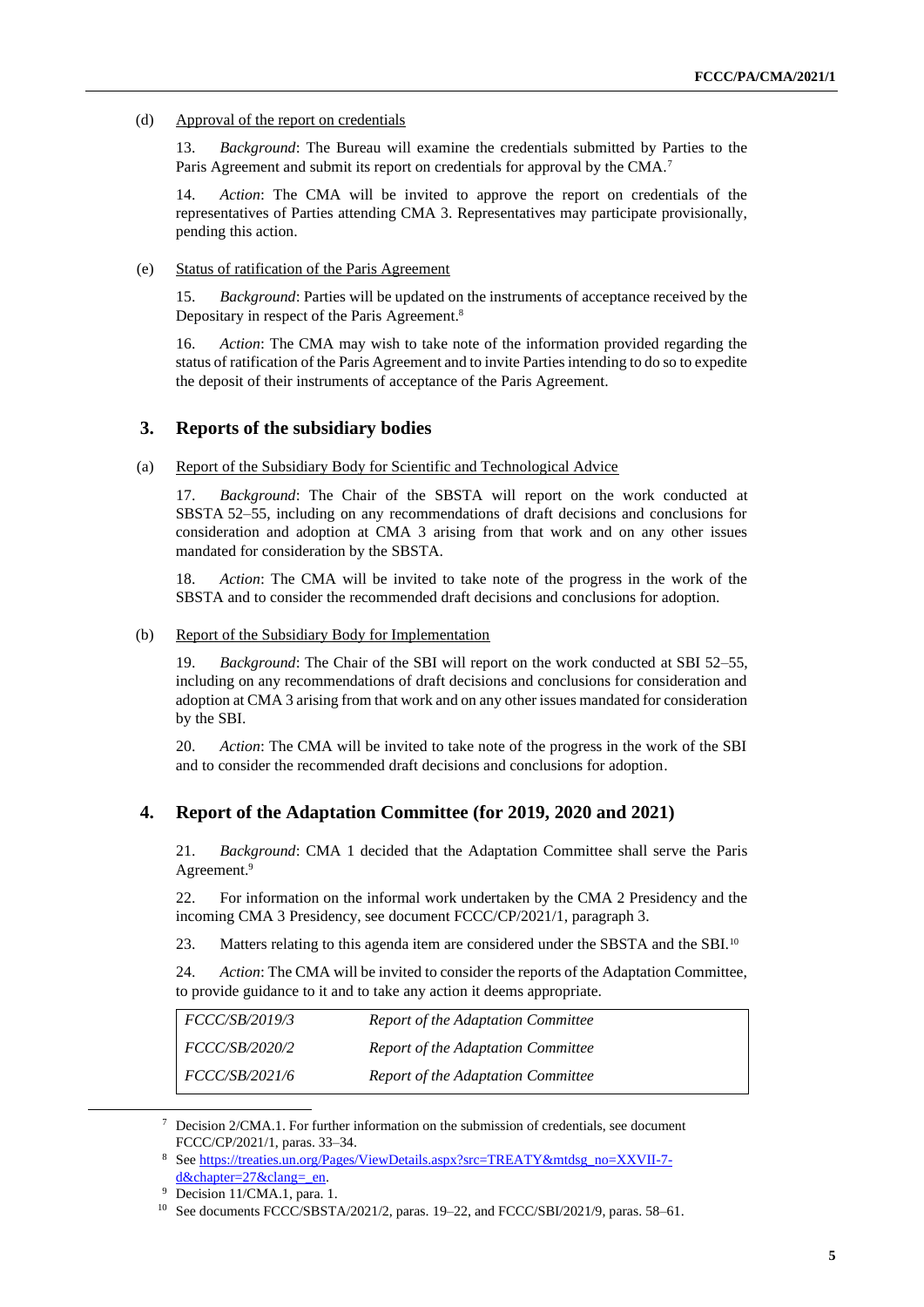*Further information <https://unfccc.int/Adaptation-Committee>*

# **5. Methodological issues relating to the enhanced transparency framework for action and support referred to in Article 13 of the Paris Agreement**

25. *Background*: CMA 1 requested the SBSTA to develop the following for consideration and adoption at CMA 3, pursuant to the modalities, procedures and guidelines for the transparency framework for action and support: 11

(a) Common reporting tables for the electronic reporting of the information referred to in chapter II and common tabular formats for the electronic reporting of the information referred to in chapters III, V and VI of the modalities, procedures and guidelines for the transparency framework for action and support, taking into account the existing common tabular formats and common reporting formats;

(b) Outlines of the biennial transparency report, national inventory document and technical expert review report;

(c) A training programme for technical experts participating in the technical expert review.

26. For information on the informal work undertaken by the CMA 2 Presidency and the incoming CMA 3 Presidency, see document FCCC/CP/2021/1, paragraph 3.

27. Matters relating to this agenda item are considered under the SBSTA.<sup>12</sup>

28. *Action*: The CMA will be invited to take any action it deems appropriate on the basis of the recommendations of the SBSTA.

### **6. Public registries under the Paris Agreement**

(a) Modalities and procedures for the operation and use of a public registry referred to in Article 4, paragraph 12, of the Paris Agreement

29. *Background*: CMA 1 adopted the modalities and procedures for the operation and use of the public registry referred to in Article 4, paragraph 12, of the Paris Agreement.<sup>13</sup>

30. As requested by the CMA,<sup>14</sup> the secretariat presented to Parties at SB 50 a prototype of the public registry referred to in Article 4, paragraph 12, of the Paris Agreement developed in accordance with the modalities and procedures contained in the annex to decision 5/CMA.1.

31. CMA 2 did not complete consideration of this matter. In accordance with rules 10(c) and 16 of the draft rules of procedure being applied, this sub-item has been included in the provisional agenda for this session.

32. *Action*: The CMA will be invited to consider and conclude whether the prototype referred to in paragraph 30 above conforms to the modalities and procedures referred to in paragraph 29 above.

(b) Modalities and procedures for the operation and use of a public registry referred to in Article 7, paragraph 12, of the Paris Agreement

33. *Background*: CMA 1 decided to establish the public registry for adaptation communications referred to in Article 7, paragraph 12, of the Paris Agreement to contain adaptation communications submitted by Parties in accordance with Article 7, paragraph 11,

<sup>&</sup>lt;sup>11</sup> Decision 18/CMA.1, para. 12. The modalities, procedures and guidelines are contained in the annex to that decision.

<sup>12</sup> See document FCCC/SBSTA/2021/2, paras. 86–90.

<sup>13</sup> Decision 5/CMA.1, para. 1.

<sup>&</sup>lt;sup>14</sup> Decision 5/CMA.1, para.  $4(a)$ .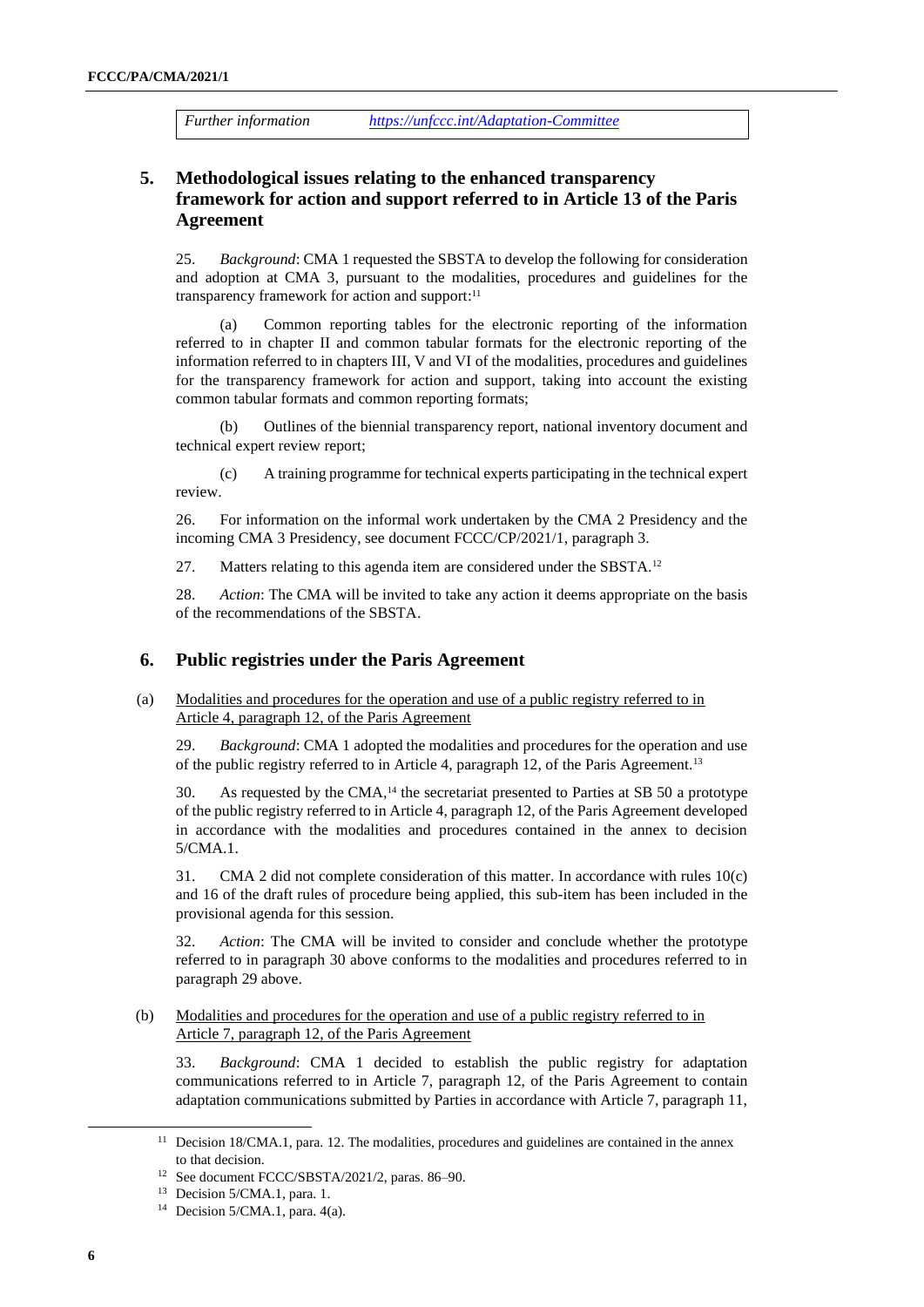of the Paris Agreement. It also decided to adopt the modalities and procedures for the operation and use of the public registry.<sup>15</sup>

34. As requested by the CMA, the secretariat presented to Parties at SB 50 a prototype of the public registry referred to in paragraph 33 above developed in accordance with the modalities and procedures contained in the annex to decision 10/CMA.1.<sup>16</sup>

35. CMA 2 did not complete consideration of this matter. In accordance with rules 10(c) and 16 of the draft rules of procedure being applied, this sub-item has been included in the provisional agenda for this session.

36. *Action*: The CMA will be invited to consider and conclude whether the prototype referred to in paragraph 34 above shall serve as the public registry referred to in Article 7, paragraph 12, of the Paris Agreement.<sup>17</sup>

# **7. Warsaw International Mechanism for Loss and Damage associated with Climate Change Impacts**

37. *Background*: COP 19 established the WIM to address loss and damage associated with impacts of climate change, including extreme events and slow onset events, in developing countries that are particularly vulnerable to the adverse effects of climate change, and the WIM Executive Committee to guide the implementation of the functions of the Mechanism.<sup>18</sup> COP 19 and 20 requested the Executive Committee to report annually to the COP through the subsidiary bodies and to make recommendations, as appropriate.<sup>19</sup>

38. Article 8, paragraph 2, of the Paris Agreement states that the WIM shall be subject to the authority and guidance of the CMA and may be enhanced and strengthened as determined by the CMA.

39. For information on the informal work undertaken by the CMA 2 Presidency and the incoming CMA 3 Presidency, see document FCCC/CP/2021/1, paragraph 3.

40. Matters relating to this agenda item are considered under the SBSTA and the SBI.<sup>20</sup>

41. *Action*: The CMA will be invited to take any action it deems appropriate on the basis of the recommendations of the SBSTA and the SBI. It will also be invited to elect members of the Executive Committee.

| FCCC/SB/2020/3                     | Report of the Executive Committee of the Warsaw<br>International Mechanism for Loss and Damage associated<br>with Climate Change Impacts                                                                                                                                                             |
|------------------------------------|------------------------------------------------------------------------------------------------------------------------------------------------------------------------------------------------------------------------------------------------------------------------------------------------------|
| $FCCC/SB/2021/4$ and<br>$Add. 1-2$ | Report of the Executive Committee of the Warsaw<br>International Mechanism for Loss and Damage associated<br>with Climate Change Impacts                                                                                                                                                             |
| <i>Further information</i>         | https://unfccc.int/WIM;<br>https://unfccc.int/topics/adaptation-and-<br>resilience/workstreams/approaches-to-address-loss-and-<br>damage-associated-with-climate-change-impacts-in-<br><i>developing-countries and</i><br>https://unfccc.int/process-and-meetings/bodies/election-<br>and-membership |

<sup>&</sup>lt;sup>15</sup> Decision  $10/CMA.1$ , paras. 1–2.

 $16$  Decision 10/CMA.1, para. 4(a).

<sup>&</sup>lt;sup>17</sup> Decision 10/CMA.1, para. 5.

<sup>&</sup>lt;sup>18</sup> Decision  $2/CP.19$ , paras. 1–2.

<sup>19</sup> Decisions 2/CP.19, para. 3, and 2/CP.20, para. 4.

<sup>&</sup>lt;sup>20</sup> See documents FCCC/SBSTA/2021/2, paras. 23-27, and FCCC/SBI/2021/9, paras. 62-66.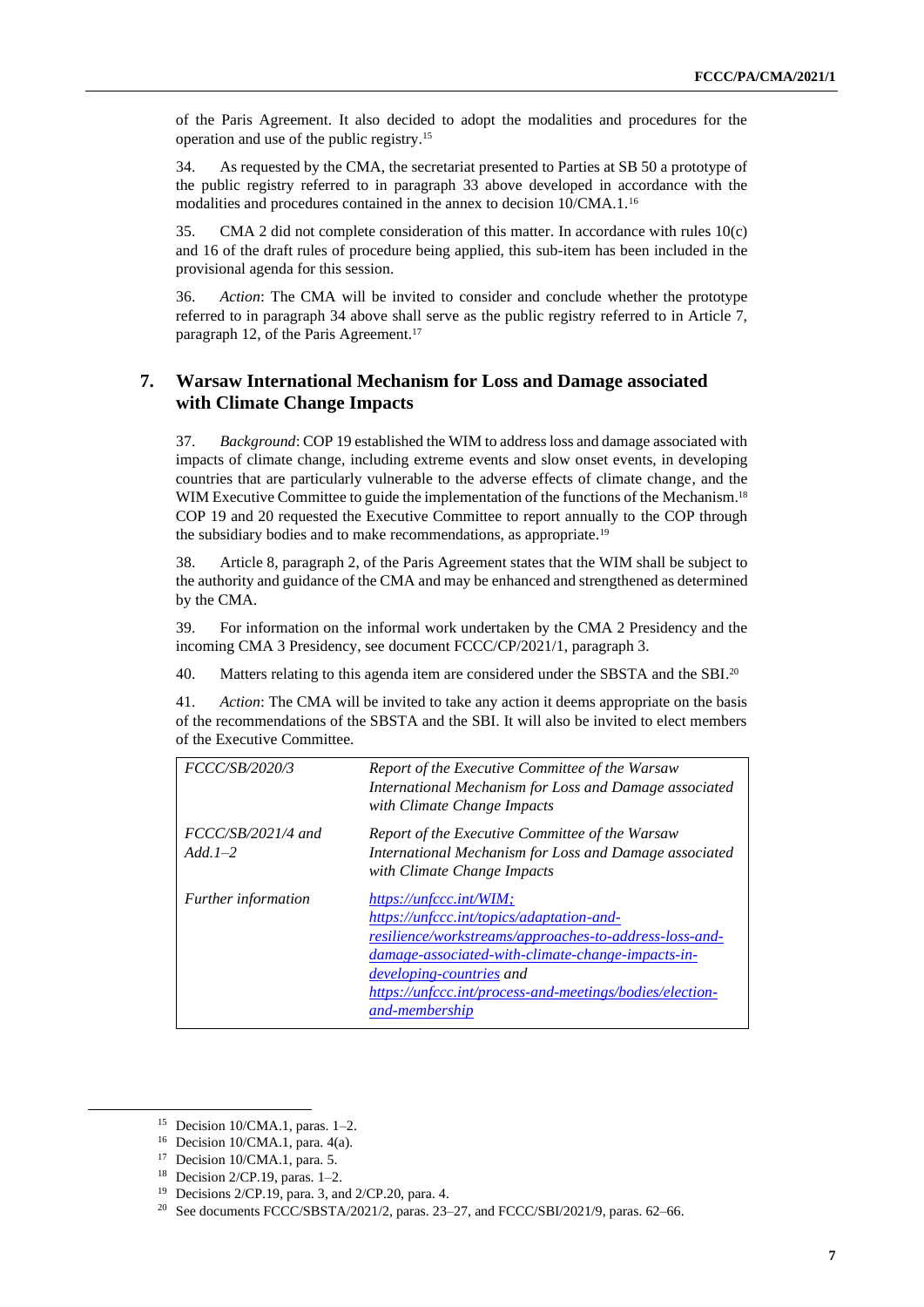### **8. Matters relating to finance**

- (a) Matters relating to the Standing Committee on Finance
- (i) Report of the Standing Committee on Finance Paris Agreement matters
- (ii) First report on the determination of the needs of developing country Parties related to implementing the Convention and the Paris Agreement
- (iii) Fourth (2020) Biennial Assessment and Overview of Climate Finance Flows

42. *Background*: COP 21 decided that the SCF shall serve the Paris Agreement in line with its functions and responsibilities established under the COP.<sup>21</sup>

43. COP 17 requested the SCF to prepare a biennial assessment and overview of climate finance flows drawing on the available sources of information and including information on the geographical and thematic balance of flows.<sup>22</sup> COP 24 requested the SCF to prepare, every four years, a report on the determination of the needs of developing country Parties related to implementing the Convention and the Paris Agreement for consideration by the COP and the CMA, starting at COP 26 and CMA 3.<sup>23</sup>

44. CMA 2 requested the SCF to report to CMA 3 on progress in implementing its workplan, <sup>24</sup> including on outcomes of the fourth (2020) Biennial Assessment and Overview of Climate Finance Flows, the draft guidance to the operating entities of the Financial Mechanism and the SCF Forum.

45. CMA 2 decided that the review of the functions of the SCF would be initiated as part of the review referred to in decision 11/CP.25 in 2021 with a view to being concluded in 2022. 25

46. A proposal was received from Gabon on behalf of the African Group on 17 August 2021 that the issues under sub-item 8(a) be included in the agenda and considered separately.

47. *Action*: The CMA will be invited to consider the 2020 and 2021 reports of the SCF, including the summary and recommendations of the fourth (2020) Biennial Assessment and Overview of Climate Finance Flows and the first report on the determination of the needs of developing country Parties related to implementing the Convention and the Paris Agreement, and to take any action it deems appropriate. The CMA will also be invited to initiate the review of the functions of the SCF as part of the review referred to in decision 11/CP.25.

| FCCC/CP/2020/4-<br>FCCC/PA/CMA/2020/3              | Report of the Standing Committee on Finance                                                                                                                                                                 |
|----------------------------------------------------|-------------------------------------------------------------------------------------------------------------------------------------------------------------------------------------------------------------|
| FCCC/CP/2021/10-<br>FCCC/PA/CMA/2021/7             | Report of the Standing Committee on Finance                                                                                                                                                                 |
| FCCC/CP/2021/10/Add.1–<br>FCCC/PA/CMA/2021/7/Add.1 | Report of the Standing Committee on Finance.<br>Addendum. Summary and recommendations of the<br>fourth (2020) Biennial Assessment and Overview of<br>Climate Finance Flows                                  |
| FCCC/CP/2021/10/Add.2-<br>FCCC/PA/CMA/2021/7/Add.2 | Report of the Standing Committee on Finance.<br>Addendum. First report on the determination of the<br>needs of developing country Parties related to<br>implementing the Convention and the Paris Agreement |

<sup>23</sup> Decision 4/CP.24, para. 13.

<sup>&</sup>lt;sup>21</sup> Decision  $1$ /CP.21, para. 63.

<sup>&</sup>lt;sup>22</sup> Decision  $2/CP.17$ , para.  $121(f)$ .

<sup>&</sup>lt;sup>24</sup> Decision  $5/CMA.2$ , para. 18.

<sup>25</sup> Decision 5/CMA.2, para. 17.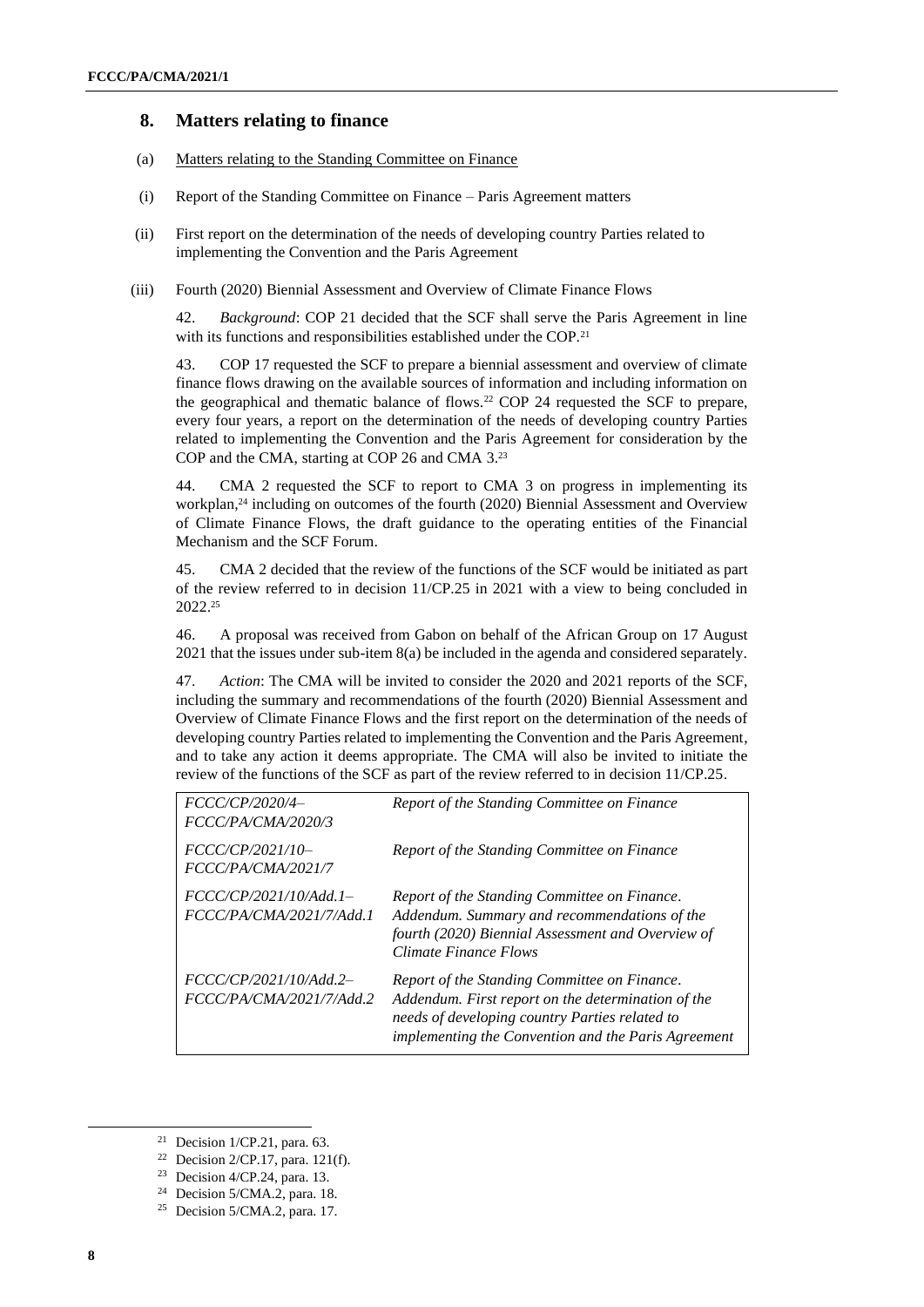| FCCC/CP/2021/10/Add.3-<br>FCCC/PA/CMA/2021/7/Add.3 | Report of the Standing Committee on Finance.<br>Addendum. Draft guidance to the operating entities of<br>the Financial Mechanism              |
|----------------------------------------------------|-----------------------------------------------------------------------------------------------------------------------------------------------|
| FCCC/CP/2021/10/Add.4-<br>FCCC/PA/CMA/2021/7/Add.4 | Report of the Standing Committee on Finance.<br>Addendum. Forum of the Standing Committee on<br>Finance on finance for nature-based solutions |
| Further information                                | https://unfccc.int/SCF:<br>https://unfccc.int/documents/302688                                                                                |

#### (b) Guidance to the Green Climate Fund

48. *Background*: COP 21 decided that the GCF shall serve the Paris Agreement. COP 21 recommended that the CMA shall provide guidance to the GCF on policies, programme priorities and eligibility criteria related to the Agreement for transmission by the COP. It also decided that the guidance to the GCF in relevant decisions of the COP, including those agreed before the adoption of the Agreement, shall apply mutatis mutandis to the Agreement.<sup>26</sup>

49. *Action*: The CMA will be invited to provide guidance to the GCF on policies, programme priorities and eligibility criteria related to the Paris Agreement for transmission by the COP.

| <i>FCCC/CP/2020/5</i>                                  | Report of the Green Climate Fund to the Conference of<br>the Parties. Note by the secretariat                                    |
|--------------------------------------------------------|----------------------------------------------------------------------------------------------------------------------------------|
| <i>FCCC/CP/2021/8</i>                                  | Report of the Green Climate Fund to the Conference of<br>the Parties. Note by the secretariat                                    |
| FCCC/CP/2021/10/Add.3-<br>FCCC/PA/CMA/2021/7/Add.<br>3 | Report of the Standing Committee on Finance.<br>Addendum. Draft guidance to the operating entities of<br>the Financial Mechanism |
| Further information                                    | https://unfccc.int/process/bodies/funds-and-financial-<br>entities/green-climate-fund                                            |

#### (c) Guidance to the Global Environment Facility

50. *Background*: COP 21 decided that the GEF shall serve the Paris Agreement. COP 21 recommended that the CMA shall provide guidance to the GEF on policies, programme priorities and eligibility criteria related to the Agreement for transmission by the COP. It also decided that the guidance to the GEF in relevant decisions of the COP, including those agreed before the adoption of the Agreement, shall apply mutatis mutandis to the Agreement.<sup>27</sup>

51. *Action*: The CMA will be invited to provide guidance to the GEF on policies, programme priorities and eligibility criteria related to the Paris Agreement for transmission by the COP.

| $FCCC/CP/2020/1$ and Add.1                         | Report of the Global Environment Facility to the<br>Conference of the Parties. Note by the secretariat                           |
|----------------------------------------------------|----------------------------------------------------------------------------------------------------------------------------------|
| $FCCC/CP/2021/9$ and Add.1                         | Report of the Global Environment Facility to the<br>Conference of the Parties. Note by the secretariat                           |
| FCCC/CP/2021/10/Add.3-<br>FCCC/PA/CMA/2021/7/Add.3 | Report of the Standing Committee on Finance.<br>Addendum. Draft guidance to the operating entities of<br>the Financial Mechanism |
| Further information                                | https://unfccc.int/topics/climate-finance/funds-entities-<br>bodies/global-environment-facility                                  |

<sup>&</sup>lt;sup>26</sup> Decision 1/CP.21, paras. 58, 61 and 62.

<sup>&</sup>lt;sup>27</sup> Decision 1/CP.21, paras. 58, 61 and 62.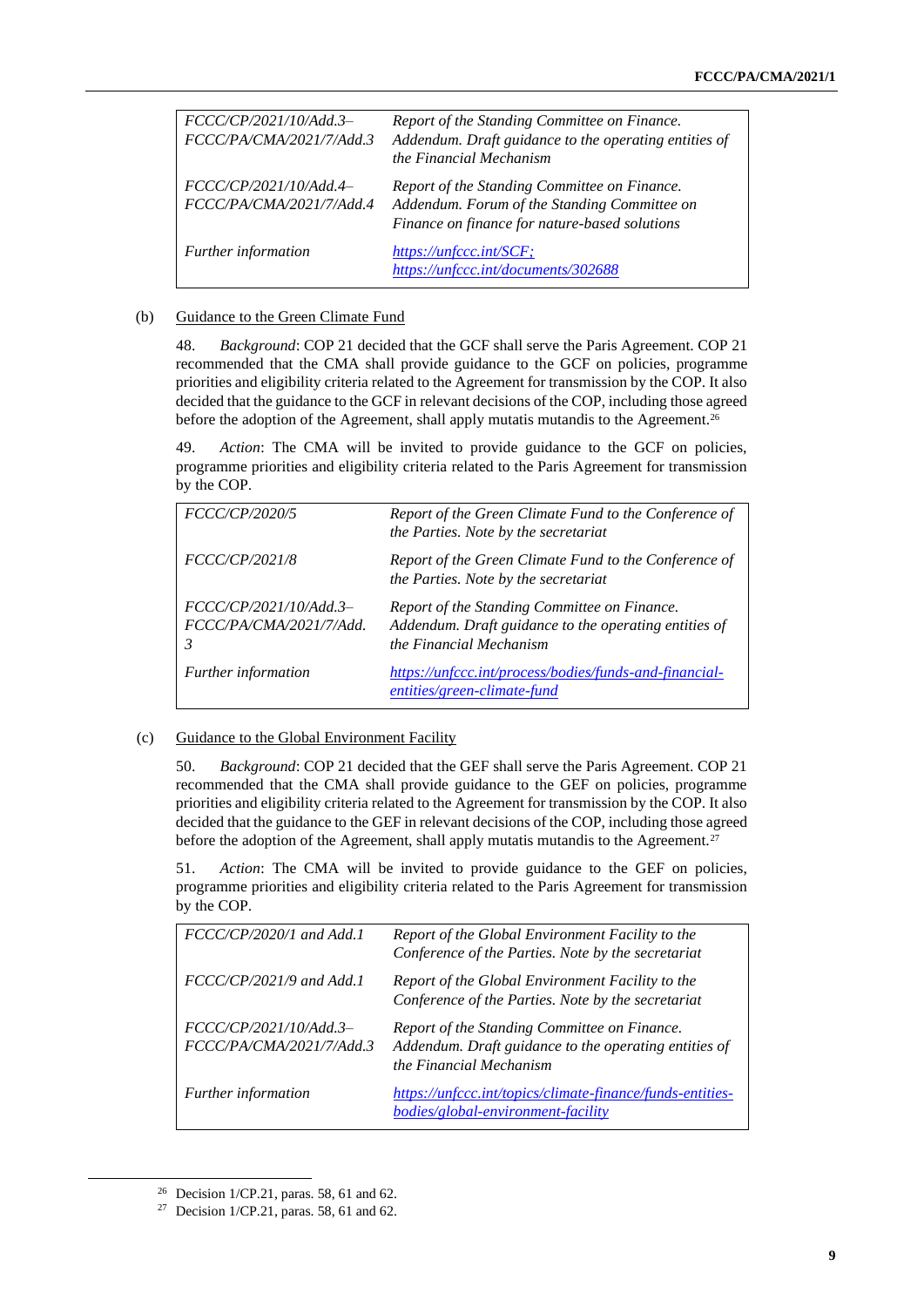#### (d) Matters relating to the Adaptation Fund

52. *Background*: CMA 1 decided that the Adaptation Fund shall serve the Paris Agreement under the guidance of, and be accountable to, the CMA with respect to all matters relating to the Paris Agreement, effective 1 January 2019.<sup>28</sup> CMP 14 took note of that decision.<sup>29</sup>

53. CMA 1 invited the CMP to request the Adaptation Fund Board to consider the rules of procedure of the Board, the arrangements of the Adaptation Fund with respect to the Paris Agreement and the implications of the Adaptation Fund receiving the share of proceeds from the activities under Articles 6, 12 and 17 of the Kyoto Protocol when the Adaptation Fund serves the Paris Agreement with a view to forwarding recommendations for consideration at CMA 2. CMA 2 did not complete consideration of this matter.<sup>30</sup> In accordance with rules 10(c) and 16 of the draft rules of procedure being applied, this sub-item has been included in the provisional agenda for this session.

54. *Action*: The CMA will be invited to consider the recommendations of the CMP and to take any action it deems appropriate.

| FCCC/KP/CMP/2020/2-<br><i>FCCC/PA/CMA/2020/2</i>         | Report of the Adaptation Fund Board. Note by the Chair of<br>the Adaptation Fund Board |
|----------------------------------------------------------|----------------------------------------------------------------------------------------|
| $FCCC/KP/CMP/2021/2-$<br>FCCC/PA/CMA/2021/4<br>and Add.1 | Report of the Adaptation Fund Board. Note by the Chair of<br>the Adaptation Fund Board |
| Further information                                      | https://unfccc.int/Adaptation-Fund                                                     |

#### (e) New collective quantified goal on climate finance

55. *Background*: COP 21 decided that, in accordance with Article 9, paragraph 3, of the Paris Agreement, developed countries intend to continue their existing collective mobilization goal through 2025 in the context of meaningful mitigation actions and transparency on implementation, and that prior to 2025 the CMA shall set a new collective quantified goal from a floor of USD 100 billion per year, taking into account the needs and priorities of developing countries. 31

56. The CMA decided to initiate at CMA 3, in accordance with Article 9, paragraph 3, of the Paris Agreement, deliberations on setting a new collective quantified goal from a floor of USD 100 billion per year in the context of meaningful mitigation actions and transparency of implementation and taking into account the needs and priorities of developing countries. The CMA agreed to consider in these deliberations the aim to strengthen the global response to the threat of climate change in the context of sustainable development and efforts to eradicate poverty, including by making finance flows consistent with a pathway towards low greenhouse gas emissions and climate-resilient development.<sup>32</sup>

57. *Action*: The CMA will be invited to initiate deliberations on the new collective quantified goal and to take any action it deems appropriate.

#### (f) Compilation and synthesis of, and summary report on the in-session workshop on, biennial communications of information related to Article 9, paragraph 5, of the Paris Agreement

58. *Background*: CMA 1 requested developed country Parties to submit biennial communications, starting in 2020, containing indicative quantitative and qualitative information related to Article 9, paragraphs 1 and 3, of the Paris Agreement, as applicable, including, as available, projected levels of public financial resources to be provided to developing country Parties, and reiterated that other Parties providing resources are encouraged to communicate biennially such information on a voluntary basis. It also

<sup>28</sup> Decision 13/CMA.1, para. 1.

<sup>29</sup> Decision 1/CMP.14, para. 1.

<sup>30</sup> FCCC/PA/CMA/2019/6, para. 54.

<sup>31</sup> Decision 1/CP.21, para. 53.

<sup>32</sup> Decision 14/CMA.1.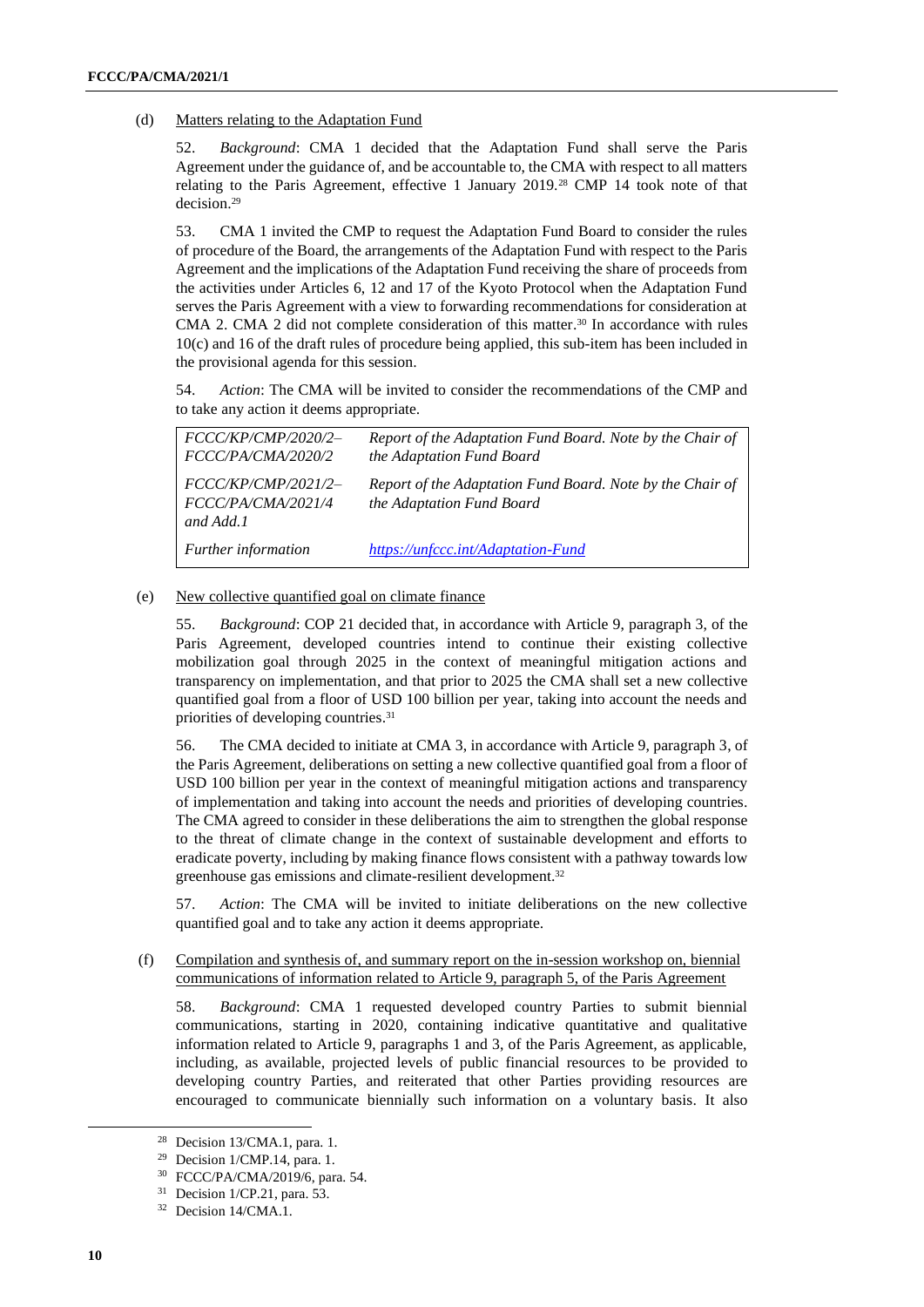requested the secretariat to establish a dedicated online portal for posting and recording the biennial communications and to prepare a compilation and synthesis of the information included in the biennial communications starting in 2021, to inform the global stocktake.<sup>33</sup>

59. CMA 1 further requested the secretariat to organize biennial in-session workshops beginning the year after the submission of the first biennial communications and to prepare a summary report on each workshop.<sup>34</sup>

60. The CMA decided to consider the compilations and syntheses of the biennial communications and the summary reports on the in-session workshops starting in 2021. <sup>35</sup> It also decided to convene a biennial high-level ministerial dialogue on climate finance beginning in 2021, to be informed, inter alia, by the summary reports on the in-session workshops and the biennial communications.<sup>36</sup>

61. CMA 1 requested the President of the CMA to summarize the deliberations of the dialogue for consideration by the CMA at its succeeding session.<sup>37</sup>

62. *Action*: The CMA will be invited to consider the compilation and synthesis and the summary report on the 2021 in-session workshop.

| FCCC/PA/CMA/2021/3         | First biennial communications in accordance with Article<br>9, paragraph 5, of the Paris Agreement. Compilation and<br>synthesis by the secretariat                     |
|----------------------------|-------------------------------------------------------------------------------------------------------------------------------------------------------------------------|
| FCCC/PA/CMA/2021/5         | In-session workshop on information to be provided by<br>Parties in accordance with Article 9, paragraph 5, of the<br>Paris Agreement. Summary report by the secretariat |
| Biennial communications    | https://unfccc.int/Art.9.5-biennial-communications                                                                                                                      |
| <i>Further information</i> | https://unfccc.int/topics/climate-finance/workstreams/ex-<br>ante-climate-finance-information-post-2020-article-95-of-<br><i>the-paris-agreement</i>                    |

63. For information on the informal work undertaken by the CMA 2 Presidency and the incoming CMA 3 Presidency on matters relating to finance, see document FCCC/CP/2021/1, paragraph 3.

## **9. Development and transfer of technologies**

(a) Joint annual report of the Technology Executive Committee and the Climate Technology Centre and Network (for 2020 and 2021)

64. *Background*: CMA 1 adopted the technology framework under Article 10, paragraph 4, of the Paris Agreement and took note of the recommendation of the TEC and the CTCN to prepare and submit their joint annual report to both the COP and the CMA,<sup>38</sup> through the subsidiary bodies, on their activities to support the implementation of the Paris Agreement.<sup>39</sup> CMA 2 requested the TEC and the CTCN to include in their joint annual report for 2020 comprehensive information on how they incorporated the guidance contained in the technology framework into their respective workplan and programme of work and to finalize the development of the activities in areas identified by the two bodies for collaboration in 2019–2022. 40

<sup>33</sup> Decision 12/CMA.1, paras. 2, 4, 6 and 7.

<sup>34</sup> Decision 12/CMA.1, para. 8.

<sup>35</sup> Decision 12/CMA.1, para. 9.

<sup>36</sup> Decision 12/CMA.1, para. 10.

<sup>37</sup> Decision 12/CMA.1, para. 11.

<sup>38</sup> Decision 15/CMA.1, paras. 1 and 4.

<sup>39</sup> In line with decision 1/CP.21, para. 68.

<sup>40</sup> Decision 8/CMA.2, paras. 2–3.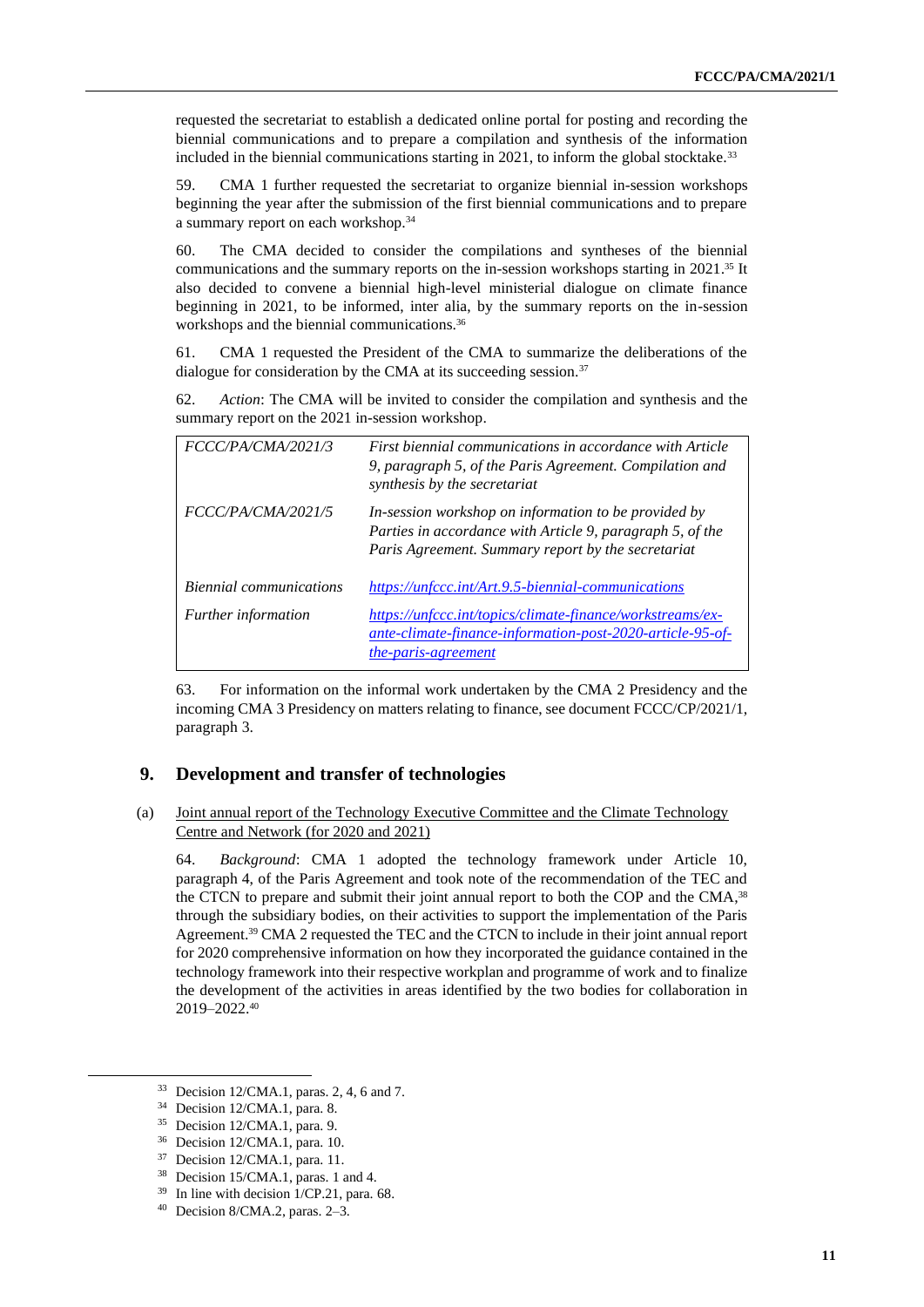65. Matters relating to this agenda sub-item are considered under the SBSTA and the SBI.<sup>41</sup>

66. *Action*: The CMA will be invited to take any action it deems appropriate on the basis of the recommendations of the SBSTA and the SBI.

| FCCC/SB/2020/4             | Joint annual report of the Technology Executive<br>Committee and the Climate Technology Centre and<br>Network for 2020 |
|----------------------------|------------------------------------------------------------------------------------------------------------------------|
| FCCC/SB/2021/5             | Joint annual report of the Technology Executive<br>Committee and the Climate Technology Centre and<br>Network for 2021 |
| <b>Further</b> information | https://unfccc.int/ttclear/ and www.ctc-n.org                                                                          |

(b) Alignment between processes pertaining to the review of the Climate Technology Centre and Network and the periodic assessment referred to in paragraph 69 of decision 1/CP.21

67. *Background*: CMA 1 adopted the scope of and modalities for the periodic assessment of the effectiveness and adequacy of the support provided to the Technology Mechanism in supporting the implementation of the Paris Agreement on matters relating to technology development and transfer in accordance with decision 1/CP.21.<sup>42</sup>

68. CMA 1 requested SBI 51 to initiate the consideration of the alignment between processes pertaining to the review of the CTCN and the periodic assessment referred to in paragraph 67 above with a view to recommending a draft decision for consideration and adoption at CMA 3.<sup>43</sup>

69. Matters relating to this agenda sub-item are considered under the SBI.<sup>44</sup>

70. *Action*: The CMA will be invited to take any action it deems appropriate on the basis of the recommendations of the SBI.

#### (c) First periodic assessment referred to in paragraph 69 of decision 1/CP.21

71. *Background*: CMA 1 adopted the scope of and modalities for the periodic assessment of the effectiveness and adequacy of the support provided to the Technology Mechanism in supporting the implementation of the Paris Agreement on matters relating to technology development and transfer in accordance with decision 1/CP.21. 45

72. The CMA decided to initiate the first periodic assessment referred to in paragraph 71 above in 2021 in accordance with the scope and modalities in the annex to decision 16/CMA.1, or as these may be subsequently amended, with a view to completing the first periodic assessment in 2022.<sup>46</sup>

73. *Action*: The CMA will be invited to initiate the first periodic assessment and to take any action it deems appropriate.

# **10. Capacity-building under the Paris Agreement**

74. *Background*: CMA 2 decided that the Paris Committee on Capacity-building shall serve the Paris Agreement in accordance with its mandate and terms of reference.<sup>47</sup> The CMA

<sup>41</sup> See documents FCCC/SBSTA/2021/2, paras. 34–36, and FCCC/SBI/2021/9, paras. 74–76.

<sup>42</sup> Decision 16/CMA.1, para. 1 and annex.

<sup>43</sup> Decision 16/CMA.1, para. 6.

<sup>44</sup> See document FCCC/SBI/2021/9, paras. 77–80.

<sup>45</sup> Decision 16/CMA.1, para. 1 and annex.

<sup>46</sup> Decision 16/CMA.1, para. 3.

<sup>47</sup> Decision 3/CMA.2, para. 3.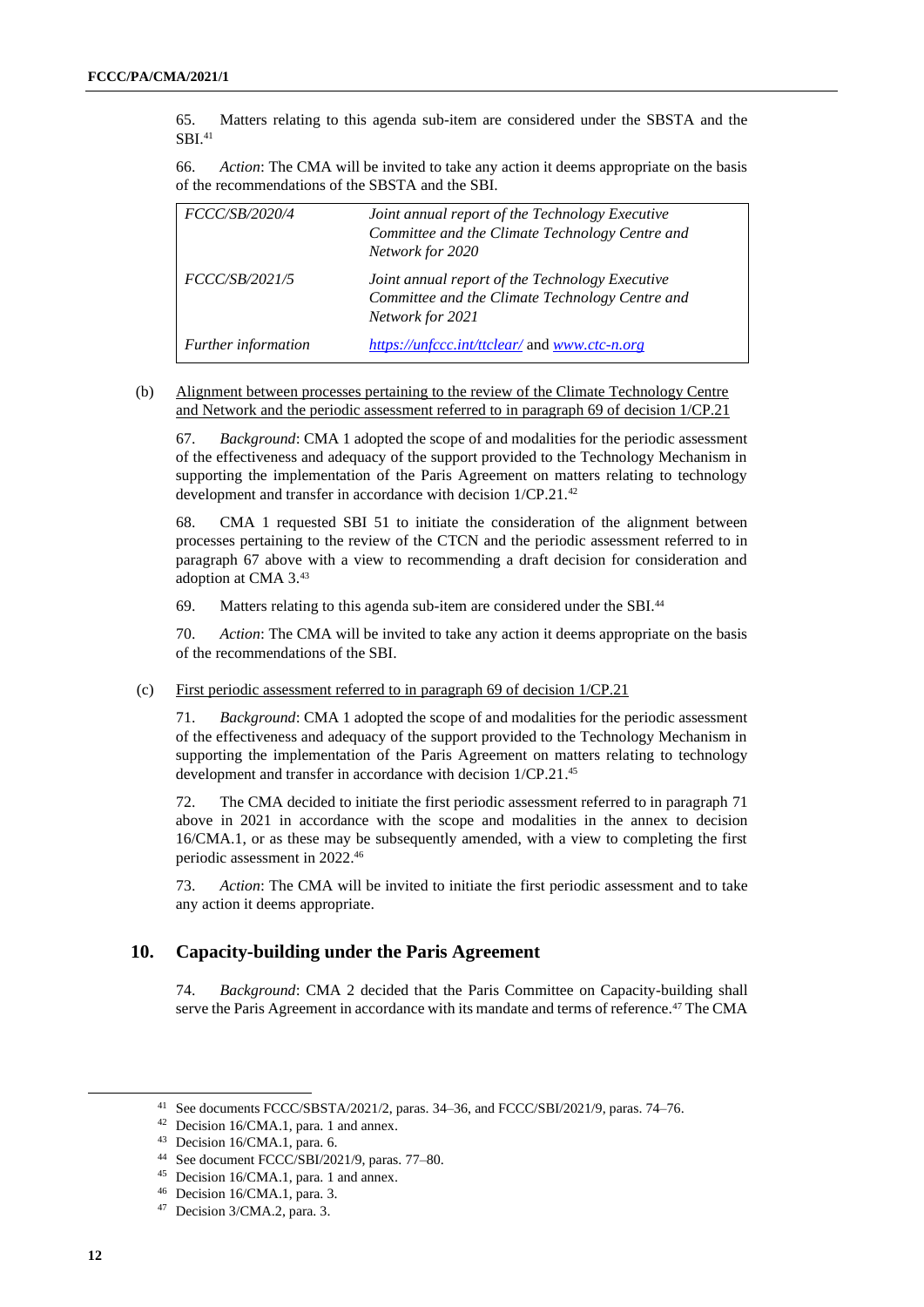confirmed that the Committee shall report to both the COP and the CMA through its annual technical progress report.<sup>48</sup>

75. Matters relating to this agenda item are considered under the SBI.<sup>49</sup>

76. *Action*: The CMA will be invited to take any action it deems appropriate on the basis of the recommendations of the SBI.

| <i>FCCC/SBI/2020/13</i> | Annual technical progress report of the Paris Committee<br>on Capacity-building |
|-------------------------|---------------------------------------------------------------------------------|
| <i>FCCC/SBI/2021/10</i> | Annual technical progress report of the Paris Committee<br>on Capacity-building |
| Further information     | https://unfccc.int/node/9993                                                    |

# **11. Report of the forum on the impact of the implementation of response measures**

77. *Background*: COP 24, CMP 14 and CMA 1 acknowledged that a single forum on the impact of the implementation of response measures covers the work of the COP, the CMP and the CMA on all matters relating to the impact of the implementation of response measures and affirmed that the forum shall report to the COP, the CMP and the CMA.<sup>50</sup>

78. CMA 1 decided that the forum shall provide recommendations for consideration by the subsidiary bodies with a view to them recommending actions for consideration and adoption by the COP, the CMP and the CMA.<sup>51</sup>

79. Matters relating to this agenda item are considered under the SBSTA and the SBI.<sup>52</sup>

80. *Action*: The CMA will be invited to take any action it deems appropriate on the basis of the recommendations of the SBSTA and the SBI.

*Further information [https://unfccc.int/topics/mitigation/workstreams/response](https://unfccc.int/topics/mitigation/workstreams/response-measures)[measures](https://unfccc.int/topics/mitigation/workstreams/response-measures)*

## **12. Matters relating to Article 6 of the Paris Agreement**

#### (a) Guidance on cooperative approaches referred to in Article 6, paragraph 2, of the Paris Agreement

81. *Background*: COP 21 requested the SBSTA to develop and recommend guidance on cooperative approaches referred to in Article 6, paragraph 2, of the Paris Agreement for consideration and adoption at CMA 1, including guidance to ensure that double counting is avoided on the basis of a corresponding adjustment by Parties for both anthropogenic emissions by sources and removals by sinks covered by their NDCs under the Paris Agreement.<sup>53</sup>

82. CMA 1 requested the SBSTA to continue consideration of the matter with a view to forwarding a draft decision for consideration and adoption at CMA 2.<sup>54</sup> CMA 2 noted the draft decision texts on this matter prepared by the President, while recognizing that those draft texts do not represent a consensus among Parties, and requested the SBSTA to continue

<sup>48</sup> Decision 3/CMA.2, para. 8.

<sup>49</sup> See document FCCC/SBI/2021/9, paras. 103–104.

<sup>50</sup> Decisions 7/CP.24, 3/CMP.14 and 7/CMA.1, respectively.

<sup>51</sup> Decision 7/CMA.1, para. 12.

<sup>52</sup> See documents FCCC/SBSTA/2021/2, paras. 56–60, and FCCC/SBI/2021/9, paras. 105–109.

<sup>53</sup> Decision 1/CP.21, para. 36.

<sup>54</sup> Decision 8/CMA.1, para. 3.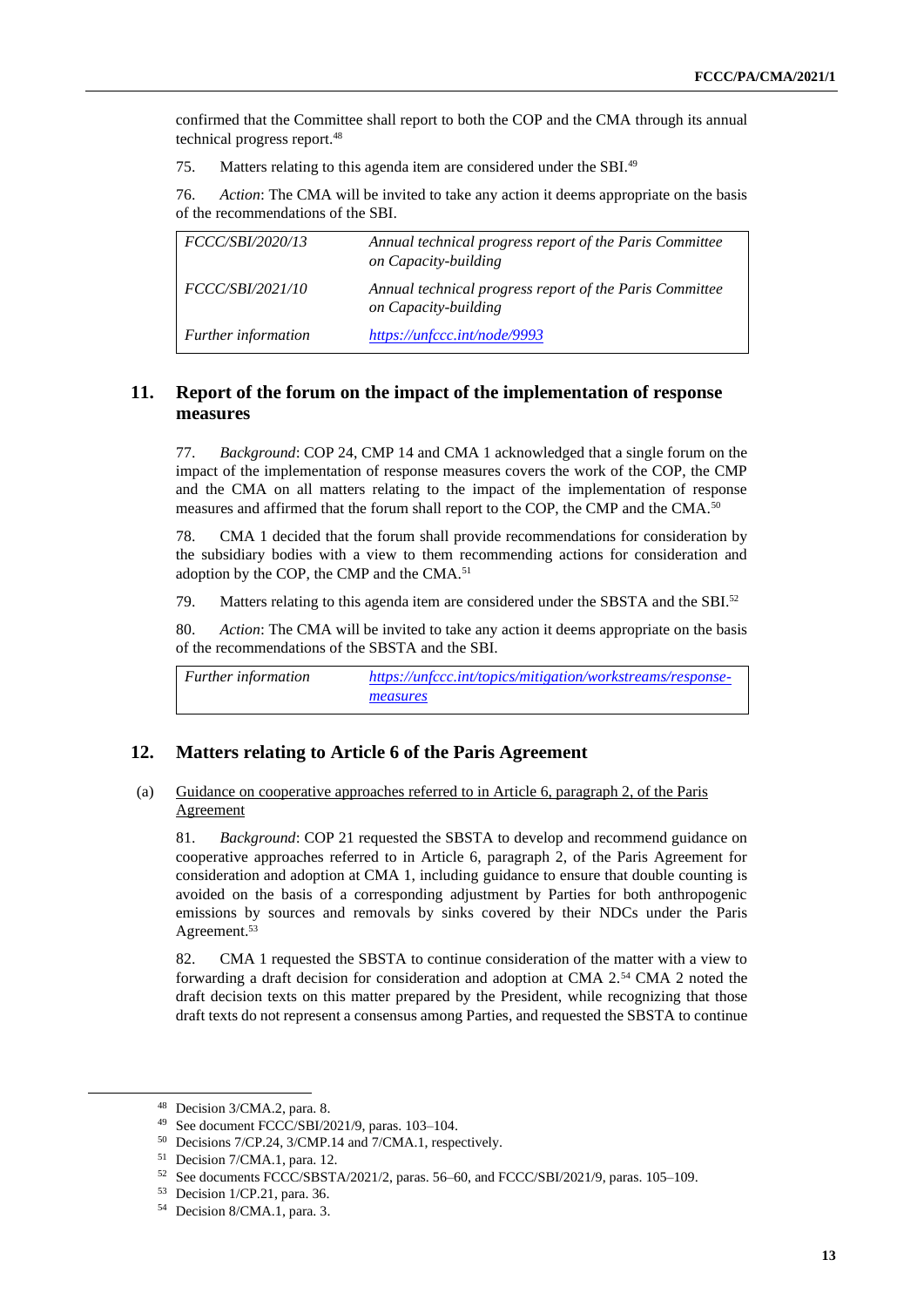consideration of the matter with a view to recommending a draft decision for consideration and adoption at CMA 3.<sup>55</sup>

83. Matters relating to this agenda sub-item are considered under the SBSTA.<sup>56</sup>

84. *Action*: The CMA will be invited to take any action it deems appropriate on the basis of the recommendations of the SBSTA.

| <b>Further information</b> | https://unfccc.int/process/the-paris-agreement/cooperative- |
|----------------------------|-------------------------------------------------------------|
|                            | <i>implementation</i>                                       |

#### (b) Rules, modalities and procedures for the mechanism established by Article 6, paragraph 4, of the Paris Agreement

85. *Background*: COP 21 requested the SBSTA to develop and recommend rules, modalities and procedures for the mechanism established by Article 6, paragraph 4, of the Paris Agreement for consideration and adoption at CMA 1.<sup>57</sup>

86. CMA 1 requested the SBSTA to continue consideration of the matter with a view to forwarding a draft decision for consideration and adoption at CMA 2.<sup>58</sup> CMA 2 noted the draft decision texts on this matter prepared by the President, while recognizing that those draft texts do not represent a consensus among Parties, and requested the SBSTA to continue consideration of the matter with a view to recommending a draft decision for consideration and adoption at CMA 3.<sup>59</sup>

87. Matters relating to this agenda sub-item are considered under the SBSTA.<sup>60</sup>

88. *Action*: The CMA will be invited to take any action it deems appropriate on the basis of the recommendations of the SBSTA.

*Further information [https://unfccc.int/process/the-paris-agreement/cooperative](https://unfccc.int/process/the-paris-agreement/cooperative-implementation)[implementation](https://unfccc.int/process/the-paris-agreement/cooperative-implementation)*

(c) Work programme under the framework for non-market approaches referred to in Article 6, paragraph 8, of the Paris Agreement

89. *Background*: COP 21 requested the SBSTA to undertake a work programme under the framework for non-market approaches to sustainable development referred to in Article 6, paragraph 8, of the Paris Agreement with the objective of considering how to enhance linkages and create synergy between, inter alia, mitigation, adaptation, finance, technology transfer and capacity-building and how to facilitate the implementation and coordination of non-market approaches. It also requested the SBSTA to recommend a draft decision on the work programme, taking into account the views of Parties, for consideration and adoption at CMA 1. 61

90. CMA 1 requested the SBSTA to continue consideration of the matter with a view to forwarding a draft decision for consideration and adoption at CMA 2.<sup>62</sup> CMA 2 noted the draft decision texts on this matter prepared by the President, while recognizing that those draft texts do not represent a consensus among Parties, and requested the SBSTA to continue consideration of the matter with a view to recommending a draft decision for consideration and adoption at CMA 3.<sup>63</sup>

91. Matters relating to this agenda sub-item are considered under the SBSTA.<sup>64</sup>

<sup>55</sup> Decision 9/CMA.2, paras. 1–2.

<sup>56</sup> See document FCCC/SBSTA/2021/2, paras. 91–96.

<sup>57</sup> Decision 1/CP.21, para. 38.

<sup>58</sup> Decision 8/CMA.1, para. 3.

<sup>59</sup> Decision 9/CMA.2, paras. 1–2.

<sup>60</sup> See document FCCC/SBSTA/2021/2, paras. 91–93 and 97–99.

<sup>61</sup> Decision 1/CP.21, paras. 39–40.

<sup>62</sup> Decision 8/CMA.1, para. 3.

<sup>63</sup> Decision 9/CMA.2, paras. 1–2.

<sup>64</sup> See document FCCC/SBSTA/2021/2, paras. 91–93 and 100–102.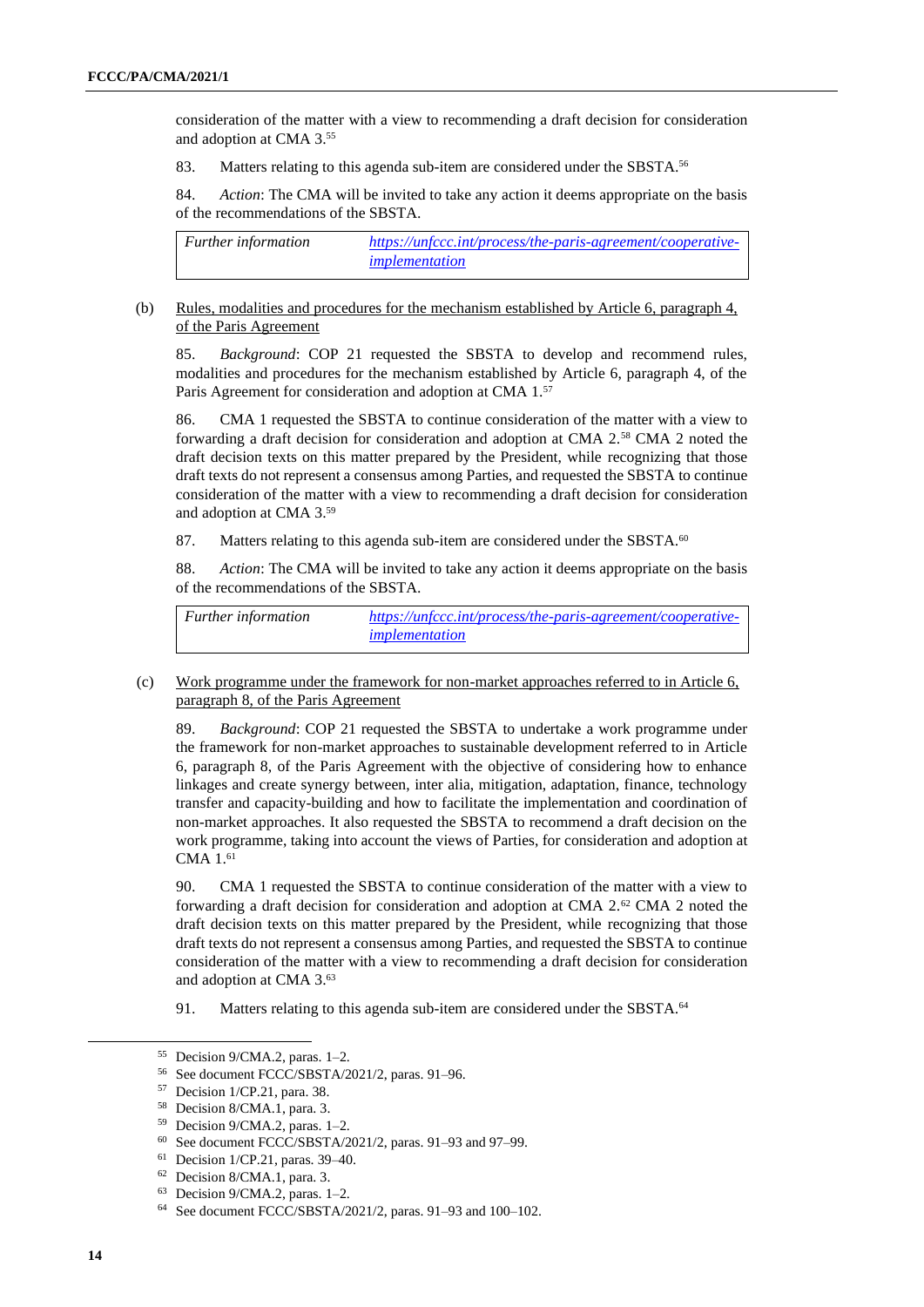92. *Action*: The CMA will be invited to take any action it deems appropriate on the basis of the recommendations of the SBSTA.

*Further information [https://unfccc.int/process/the-paris-agreement/cooperative](https://unfccc.int/process/the-paris-agreement/cooperative-implementation)[implementation](https://unfccc.int/process/the-paris-agreement/cooperative-implementation)*

93. For information on the informal work undertaken by the CMA 2 Presidency and the incoming CMA 3 Presidency on matters relating to Article 6 of the Paris Agreement, see document FCCC/CP/2021/1, paragraph 3.

# **13. Report of the committee to facilitate implementation and promote compliance referred to in Article 15, paragraph 2, of the Paris Agreement (for 2020 and 2021)**

94. *Background*: The Paris Agreement Implementation and Compliance Committee was established under Article 15, paragraphs 1–2, of the Paris Agreement. CMA 1 adopted its modalities and procedures, <sup>65</sup> according to which the Committee shall report annually to the  $CMA<sup>66</sup>$  and develop rules of procedure with a view to recommending them for consideration and adoption at CMA 3.<sup>67</sup>

95. *Action*: The CMA will be invited to consider the report and to take any action it deems appropriate. The CMA will also be invited to elect members and alternate members of the Committee.

| FCCC/PA/CMA/2020/1         | Annual report of the Paris Agreement Implementation and<br>Compliance Committee to the Conference of the Parties<br>serving as the meeting of the Parties to the Paris<br>Agreement                                                                             |
|----------------------------|-----------------------------------------------------------------------------------------------------------------------------------------------------------------------------------------------------------------------------------------------------------------|
| FCCC/PA/CMA/2021/6         | Annual report of the Paris Agreement Implementation and<br>Compliance Committee to the Conference of the Parties<br>serving as the meeting of the Parties to the Paris<br>Agreement                                                                             |
| <i>Further information</i> | https://unfccc.int/process-and-meetings/bodies/constituted-<br>bodies/committee-to-facilitate-implementation-and-<br>promote-compliance-referred-to-in-article-15-paragraph-2<br>and https://unfccc.int/process-and-<br>meetings/bodies/election-and-membership |

# **14. Stocktake on financial support and means of implementation for alternative policy approaches such as joint mitigation and adaptation approaches for the integral and sustainable management of forests**

96. *Background*: A proposal was received from the Plurinational State of Bolivia on 19 July 2021 to include this matter in the provisional agenda for this session. In accordance with rule 10(d) of the draft rules of procedure being applied, this item has been included in the provisional agenda.

97. *Action*: The CMA will be invited to consider this matter and to take any action it deems appropriate.

*Further information <https://unfccc.int/documents/302689>*

<sup>65</sup> Decision 20/CMA.1.

<sup>66</sup> Article 15, para.3, of the Paris Agreement and decision 20/CMA.1, annex, para.36.

<sup>67</sup> Decision 20/CMA.1, annex, paras. 17–18.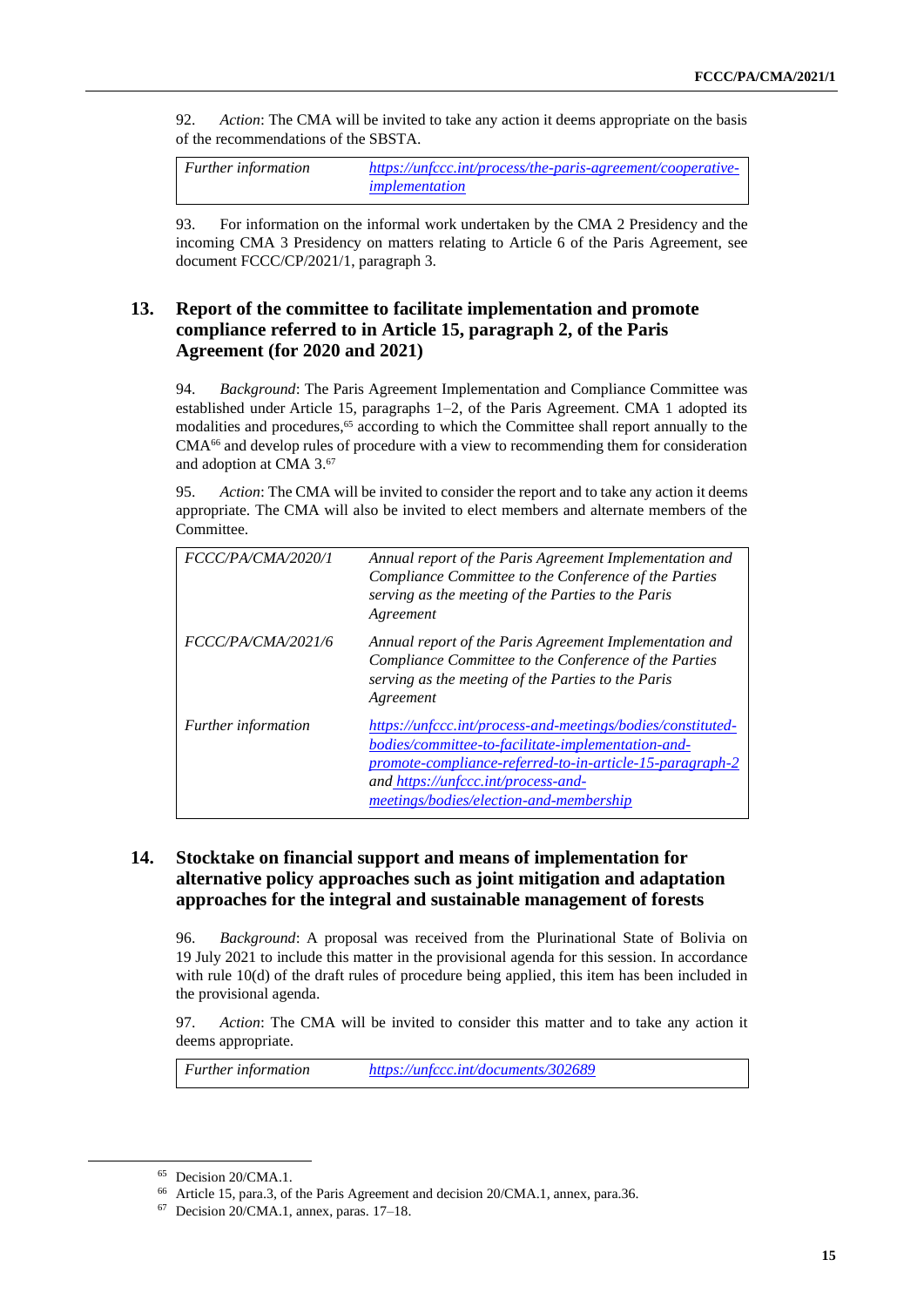## **15. Special needs and special circumstances of Africa**

98. *Background*: A proposal was received from Gabon on behalf of the African Group on 17 August 2021 to include this matter in the provisional agenda for this session. In accordance with rule 10(d) of the draft rules of procedure being applied, this agenda item has been included in the provisional agenda.

99. *Action*: The CMA will be invited to consider this item and to take any action it deems appropriate.

*Further information <https://unfccc.int/documents/302688>*

### **16. Matters relating to adaptation**

- (a) Reports of the Adaptation Committee (2019, 2020, 2021, and review of the Adaptation Committee)
- (b) The global goals on adaptation
- (c) Recognition of adaptation efforts of developing country Parties
- (d) Enhancing the implementation of adaptation action taking into account the adaptation communication referred to in Article 7, paragraph 10
- (e) The adequacy and effectiveness of adaptation and support provided for adaptation

100. *Background*: A proposal was received from Gabon on behalf of the African Group on 17 August 2021 to include these matters in the provisional agenda for this session. In accordance with rule 10(d) of the draft rules of procedure being applied, this agenda item has been included in the provisional agenda.

101. *Action*: The CMA will be invited to consider this item and to take any action it deems appropriate.

*Further information <https://unfccc.int/documents/302688>*

## **17. Administrative, financial and institutional matters**

- (a) Audit report and financial statements for 2019 and 2020
- (b) Budget performance for the bienniums 2018–2019 and 2020–2021
- (c) Programme budget for the biennium 2022–2023

102. *Background*: Matters relating to these agenda sub-items are considered under the SBI.<sup>68</sup>

103. *Action*: The CMA will be invited to take any action it deems appropriate on the basis of the recommendations of the SBI.

<sup>68</sup> See document FCCC/SBI/2021/9, paras. 123–130.